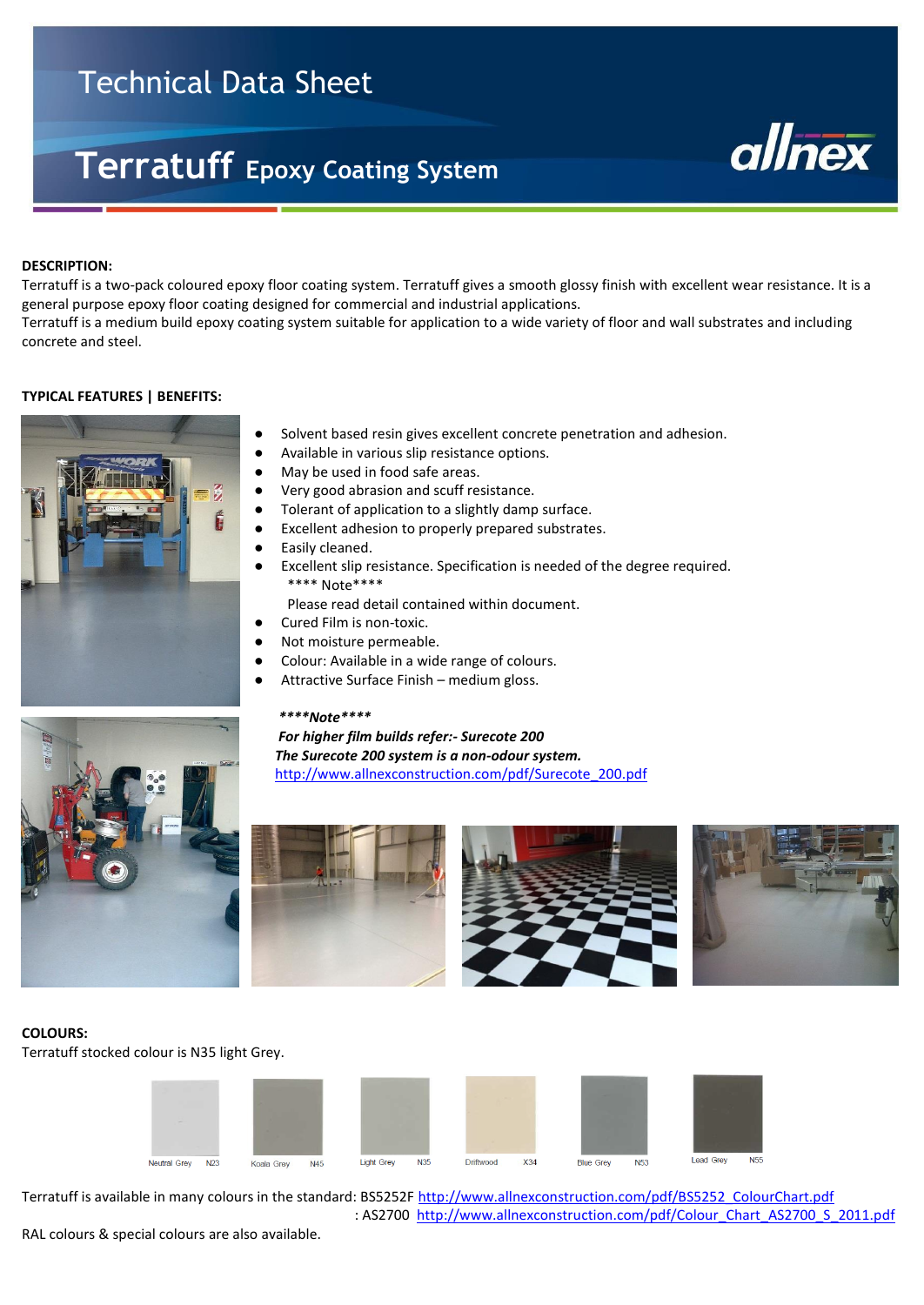#### **PERFORMANCE DATA:**

| Minimum Application Temperature: Air                           | $^{\circ}$ 5°C                                                     |
|----------------------------------------------------------------|--------------------------------------------------------------------|
| Maximum Application Relative Humidity: Air                     | 85%                                                                |
| In-service temperatures:                                       | $-20$ to $+80^{\circ}$ C                                           |
| Fire properties: Critical radiant flux: TEST METHOD ISO-9239-1 | $12.3$ KW/m <sup>2</sup>                                           |
| Slip resistance:                                               | With added non-slip aggregates - see below                         |
| <b>Chemical Resistance:</b>                                    | Resistant to chemical spillage -cured 7 days at 25 <sup>o</sup> C. |
|                                                                | Refer: Chemical resistance literature - see below                  |

## **RECOMMENDED USES:**

- Ablution areas. 
Refineries.
- 
- Construction and Mining Industry. <br>● Sewerage treatment plants.
- Chemical and Oil Industry. Silos.
- 
- Pulp and Paper mills. <br>● Warehouses.
- 
- Bulk retail. <br>● Residential garages and workshops.
	-
	-
	- Food processing facilities.  $\bullet$  Slip resistant floor finishes.
		-

#### **LIMITATIONS:**

- $\bullet$  Application below  $*5^{\circ}$ C.
- Application to green (uncured) concrete. Allow 28 days. <br>
Application to incorrectly prepared surface. \*\* Will tolerate damp concrete\*\*
- Weathering/UV Some chalking will occur in time but will maintain good film integrity.

# **HEALTH & SAFETY: Refer safety data sheets (SDS).**

- Contents are flammable during installation.
- Avoid skin contact.
- Provide adequate ventilation.
- Avoid breathing vapour or fumes.
- Wear safety equipment including clothing and breathing apparatus.

# **SUBSTRATE:**

All substrates shall be stable and solid.

# **Concrete: New**

Shall have a surface which has been mechanically trowelled to AS3610:1995 U3/NZ/3114:1987U3 finish. Concrete shall be cured for a minimum of 28 days prior to the installation of the Terratuff. Minimum Compressive Strength at 28 days cure: 25 MPa. (25 N/mm<sup>2</sup>) The moisture content shall be less than: 75% RH. Have a suitable vapour resistant membrane beneath the concrete.

# **Concrete: Old**

Minimum Compressive Strength: 25 MPa. (25 N/mm<sup>2</sup>) The moisture content shall be less than: 75% RH. Have a suitable vapour resistant membrane beneath the concrete.

#### \*\*\*\*Note\*\*\*\*

If the substrate is an above grade slab and waterproofing is required to comply with NZBC E3, consult with allnex Construction Products.

# **QUALITY ASSURANCE:**

The allnex Licensed Contractor shall ensure all QA checks have been undertaken prior to the installation process and subsequently during the installation process. The completed documentation must be made available to allnex and the client/clients authorised personnel. The product is to be installed within the required control range to ensure a fully cured hard wearing monolithic floor topping system. Information to be recorded daily is:

- Concrete sub-base or prefill mix.
- Material batch numbers used.
- Sequence of mixing, ratios and quantities and formula.
- Substrate moisture content & Substrate temperature.
- Ambient temperature | Ambient relative humidity.
- Daily detail of licenced contractors on-site.
- Application to unsound substrates.
-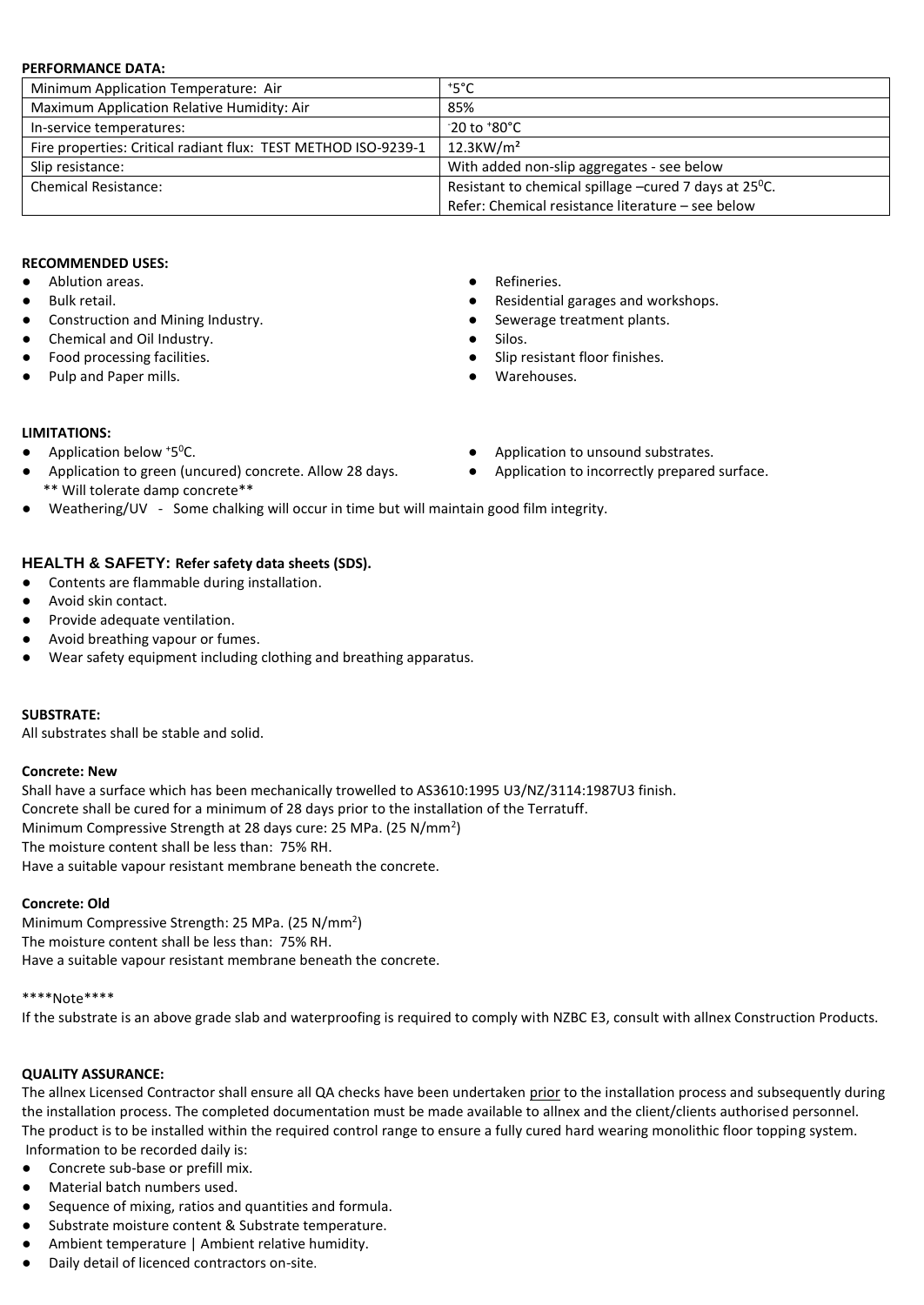#### **PRODUCT PROPERTIES**:

| Pot Life             |                        | +20°C ~75%RH                            | 8 hours          |  |  |
|----------------------|------------------------|-----------------------------------------|------------------|--|--|
| Touch Dry            |                        | +20°C ~75%RH                            | 3 hours          |  |  |
| Hard Dry             |                        | +20°C ~75%RH                            | 10 hours         |  |  |
| Recoat time          |                        | +20°C ~75%RH                            |                  |  |  |
|                      | $\sim$ Minimum         |                                         | 10 hours         |  |  |
|                      | $\sim$ Maximum         |                                         | 16 hours         |  |  |
| Cure Time:           |                        | Effectively cured after 48 hrs.         |                  |  |  |
|                      |                        | Full Cure: 7 days at 20°C               |                  |  |  |
| Viscosity cps        |                        | $200 - 260$                             |                  |  |  |
| SG kg/litre          |                        | $1.25 - 1.40$                           |                  |  |  |
| Thinning             |                        | Not recommended                         |                  |  |  |
| Clean Up             |                        | Solvent HA                              |                  |  |  |
| Dangerous Good Class |                        |                                         |                  |  |  |
|                      | ~ Terratuff Resin      | Hazard Class 3                          | Packing Group II |  |  |
|                      | ~ Terratuff Hardener   | Hazard Class 3                          | Packing Group II |  |  |
| Packaging            |                        | 4 litre Unit                            | 16 litre Unit    |  |  |
|                      | $\sim$ Terratuff Resin | 3 litre                                 | 12 litre         |  |  |
|                      | ~ Terratuff Hardener   | 1 litre                                 | 4 litre          |  |  |
| Shelf life           |                        | 12 months from date of manufacture.     |                  |  |  |
|                      |                        | (After this period consult with allnex) |                  |  |  |

# **SURFACE PREPARATION**:

# **Concrete:**

Prepare concrete by mechanical abrasion method to:- *CSP3***.** (Concrete Surface Profile Scale - International Concrete Repair Institute) See technical literature:- [http://www.allnexconstruction.com/pdf/Floor\\_Preperation\\_Requirements.pdf](http://www.allnexconstruction.com/pdf/Floor_Preperation_Requirements.pdf)

Remove all concrete curing agents, contaminants and any other material likely to affect the adhesion of the Terratuff.

Do not apply over existing coating without checking compatibility (compatible with most 2 component coating systems). However over coating is not likely to be successful without strong, coarse sanding or abrasion.

Prefill any large divots with allnex K125 or Epoxy Fairing Cream and diamond grind to remove any highpoints or contaminants.

# **COVES:**

Where required:

See technical literature – Details:- [http://www.allnexconstruction.com/pdf/Details\\_resin-floor-toppings.pdf](http://www.allnexconstruction.com/pdf/Details_resin-floor-toppings.pdf) Install Coves:

- Small Pencil Coves: Supaset | Supascreed |Sureshield
- Other Coves: Supascreed | Sureshield

Install allnex cove upper termination metal strips: **5.2mm or 9.2mm rebated strip**.

Use a rebated wall cut if the coving strip cannot be used.

Install fibreglass CSM cloth in floor/wall internal junctions. (Required on surfaces other than Concrete upstands)

**STZ PREFILL:** (for adding falls, slope modification and floor angles) Where required:

STZ prefill system types: See STZ technical literature[. http://www.allnexconstruction.com/pdf/stz\\_prefill.pdf](http://www.allnexconstruction.com/pdf/stz_prefill.pdf)

The falls must be specified pre-tender. (Terratuff is medium build floor coating and prefill may involve significant extra materials). The quantities of materials required to raise the floor height at wall perimeters is often underestimated. To do this may involve significant extra costs and should be discussed and agreed. It is a very common for STZ prefill system to be used under Terratuff to create falls to drains and other filling applications. Normally for new work falls are laid in the concrete and fall to drains. However in refurbishment the drains and falls are incorrect. Sometimes new drains are installed. The Prefill create falls of at least 1: 50 to ensure no ponding water. (1:100 will fall but will have standing water in places).

# **TERRATUFF KIT COVERAGE & FILM BUILD:**

| Resin:<br>Part A                                   | 12 litre         | 3 litre          |
|----------------------------------------------------|------------------|------------------|
| Hardener: Part B                                   | 4 litre          | 1 litre          |
| Mix Total - litres                                 | 16 litre kit     | 4 litre kit      |
| Kit Coverage @9m2/litre/coat $\sim$ 2 x coats      | 72 <sup>2</sup>  | 18 <sup>m²</sup> |
| $\approx$ 3 x coats                                | 48m <sup>2</sup> | 12m <sup>2</sup> |
| The senative Line Duild - Minimagne - 10E mainways |                  |                  |

 $\mid$  Theoretical Film Build - Minimum  $125$  microns  $\mid$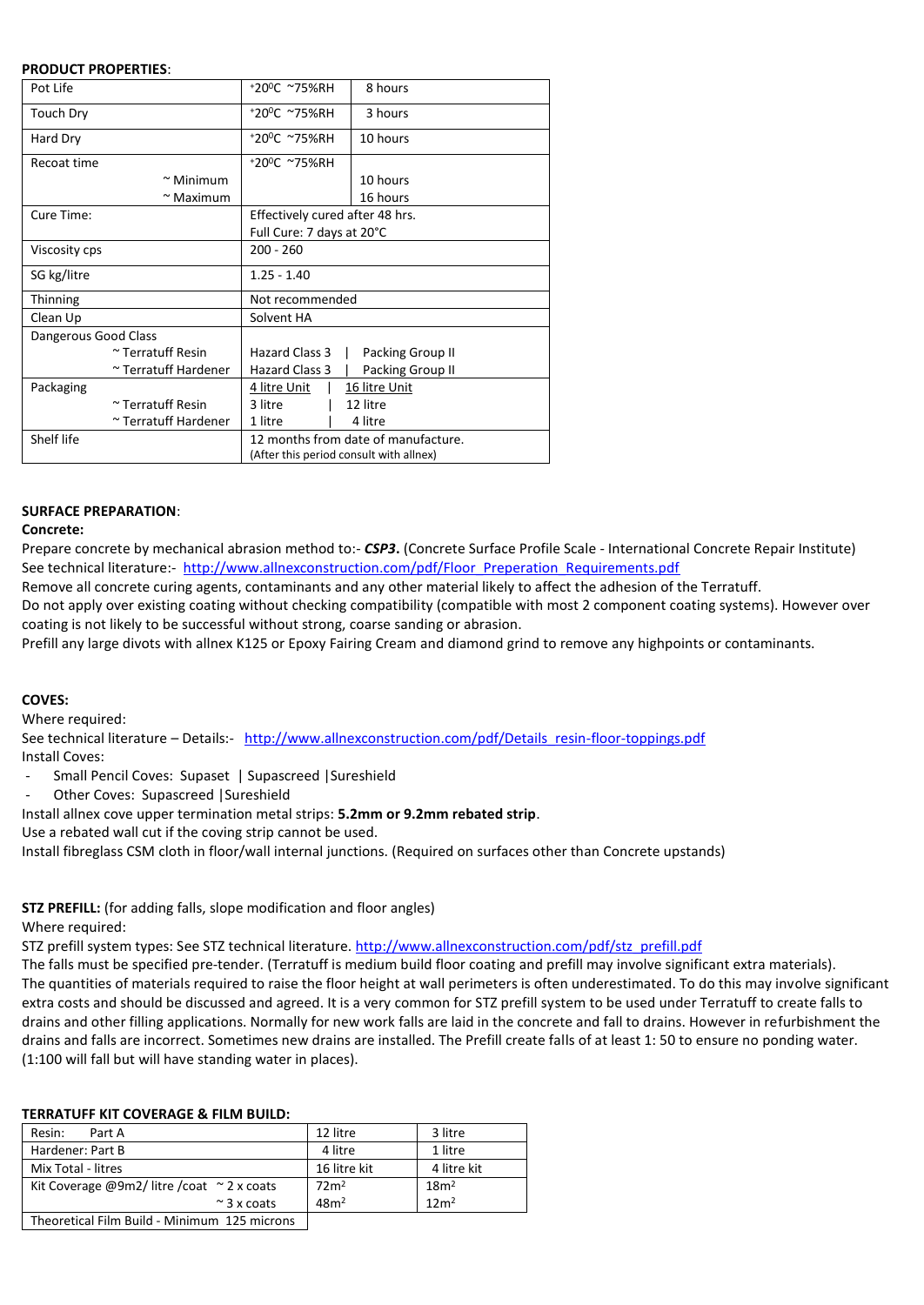# **TERRATUFF MIXING:**

**Mix Ratio:** *By volume*

| Resin<br>- Part A | 3 parts |
|-------------------|---------|
| Hardener - Part B | 1 part  |

#### **Mixing:**

Measure correct quantities or if in doubt add complete contents of Terratuff Resin (Part A) and Terratuff Hardener (Part B) to a suitable container. Power mix at low speed (approximately 300rpm) for 2 minutes ensuring both compounds are homogeneously blended and the colour is uniform. Scrape the pail sides with a long broad-knife and then mix again Mix slowly to avoid air entrapment. Note: ensure no unmixed materials remain on the sides, rims or lips of the containers.

### \*\*\*\*DO NOT THIN\*\*\*\*

Allow material to stand for 2-3 minutes prior to use.

# **INSTALLATION:**

**Primer:** Terratuff is self-priming.

# **APPLICATION METHOD**:

Roller | Brush | Conventional Spray | Airless Spray

# \*\*\*\*Note\*\*\*\*

If spraying, care must be taken in cleaning equipment and to avoid "setting" of the Terratuff in equipment if left to stand.

# **Two Coat System:**

Two coat systems are adequate on good, dense concrete.

# **Three Coat System:**

Three coats are recommended if the concrete is less dense (i.e. use the first coat as a primer. Applied at a higher rate  $7m^2/Lt$ ), or if a nonslip media is required.

The non-slip media is applied within the second coat.

# **SLIP RESISTANT FINISHES**:

Typical co-efficient of friction "wet" NZS/AS3661.1:1993:

|      | Non-slip Media | Quantity $m2$ | Application                                                                  |
|------|----------------|---------------|------------------------------------------------------------------------------|
| 0.54 | Microcells     | 2.78 grams    | Mixed into kit - applied in second coat $\approx$ 400 grams per 16 litre Kit |
|      |                |               | $\approx$ 100 grams per 4 litre Kit                                          |
| 0.56 | Revtred        | 12 grams      | Broadcast into second wet coat                                               |
| 0.63 | J61 Sand       | 2 kg          | Broadcast into second wet coat                                               |

# **OVERGLAZE - CLEAR \*\* OPTIONAL**\*\*

Over glaze can be advantageous where chemical staining may occur. Over glaze with one coat of allnex Revathane non-yellowing polyurethane (refer technical data).

Over glazes are not commonly required.

# \*\*\*\*Caution\*\*\*\*

When over glazing severe mechanical abrasion is required to obtain the required inter-coat adhesion parameter.

# **JOINTS:**

All concrete control and construction joints should be carried through the Terratuff using allnex K130 Epoxy or PU40 sealant.

# **MAINTENANCE:**

**Repairs:** Chemically clean. Mechanically abrade surface. Repair any divots with allnex K125 or Fairing Cream. Apply Terratuff as per "Installation instructions".